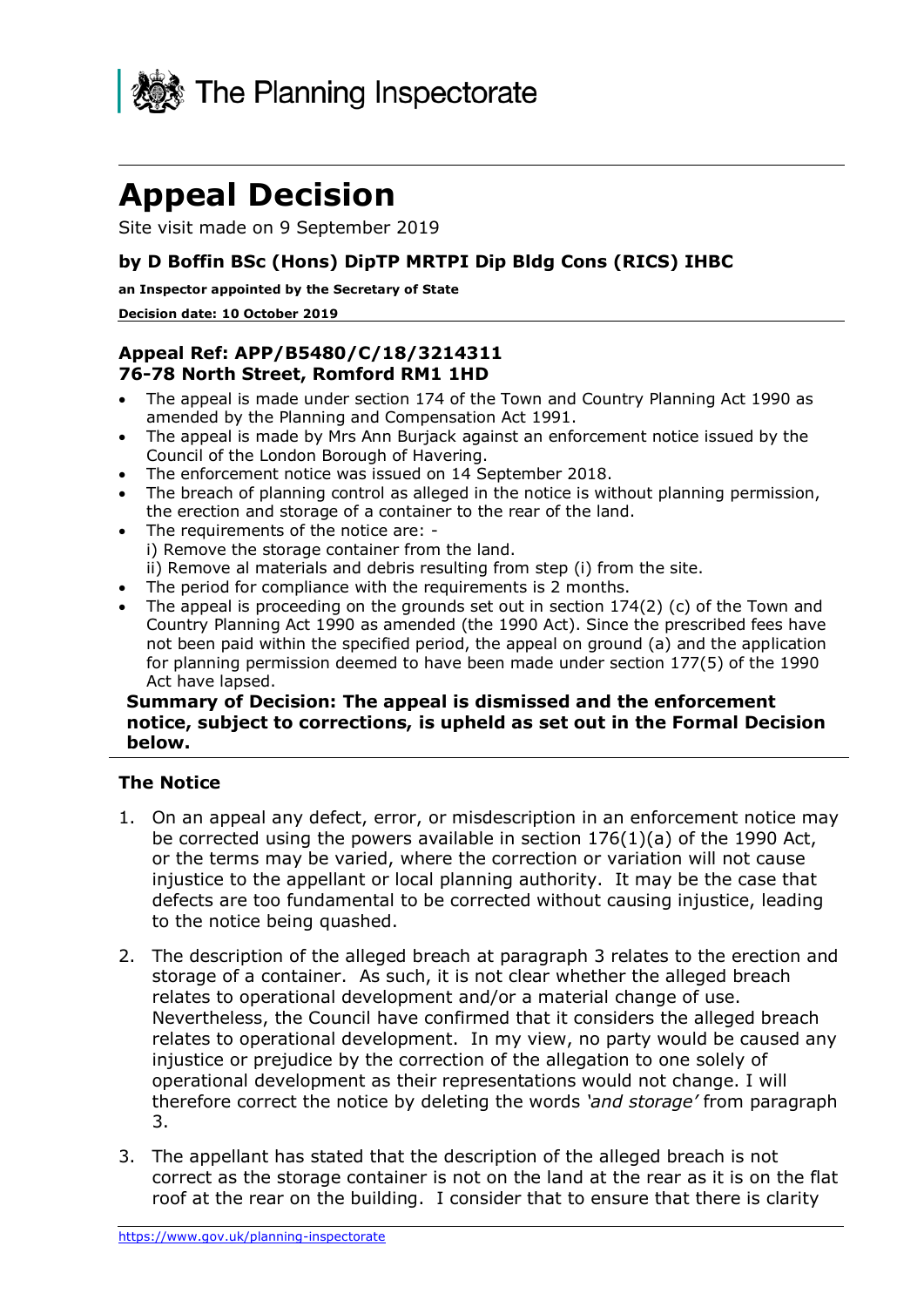that the words *'to the rear of the land'* are deleted and replaced *with 'on the flat roof of the single storey rear extension'*. As this is a minor matter I do not consider that this correction would cause any injustice.

## **Procedural Matters**

- 4. The appeal was originally made on ground (b) only but, subsequent to the appeal being submitted, the appellant confirmed that she had made a mistake and had meant to appeal on ground (c). Furthermore, evidence submitted on behalf of the appellant refers to the impact of the development on the living conditions of nearby residents and the character and appearance of the area. However, as there is no appeal on ground (a) and no deemed planning application for me to consider, the planning merits of the development are not relevant to my decision.
- 5. There is also reference, within that evidence, as to whether the steps required by the notice to be taken are excessive. I have taken this to be an implied appeal on ground (f) and the Council have had the chance to comment on this.

# **The ground (c) appeal**

- 6. The appeal on this ground is that the matters alleged in the notice do not constitute a breach of planning control. The onus of proof is on the appellant. For example, the appellant needs to demonstrate that development has not occurred for the purposes of Section 55 of the 1990 Act, or that the matters alleged in the notice have been granted planning permission, or that they constitute 'permitted' development.
- 7. There is no permission in place and I now turn to whether or not permission is required. Having noted the size of the container and its position I consider that it can be classed as a building under section 336(1) of the 1990 Act. This sets out a wide definition for what constitutes a building and includes 'any erection or structure'. The courts have held that structures which might not ordinarily be described as 'buildings' can be included in the definition. These include marquees, polytunnels and other similar structures.
- 8. The container does not appear to be affixed to the part of the building that it appear to be connected to any services. However, it is of considerable weight and size and has been in position for some time. The appellant has stated that the container is used to store items such as tables and chairs in connection with the use of 76 -78 North Street and I observed that it was being used for those purposes at the time of my site visit. sits on and has been placed on wooden blocks to 'level' it and it does not
- 9. Given its location of top of the flat roof at the rear of the property it would clearly have been necessary to have used special equipment to bring the container to site and to unload it. Further 'building' operations were then required to level the container and it is clearly held down by its own weight irrespective of what might be stored inside. As a matter of fact and degree I consider that the container can be classified as a 'building' and that building operations were required to place it in position. Overall, therefore I consider that these actions amount to operational development for which planning permission would have been required.
- 10. The appellant considers that under Article 3, Schedule 2, Part 4, Class A of the Town and Country Planning (General Permitted Development) (England) Order